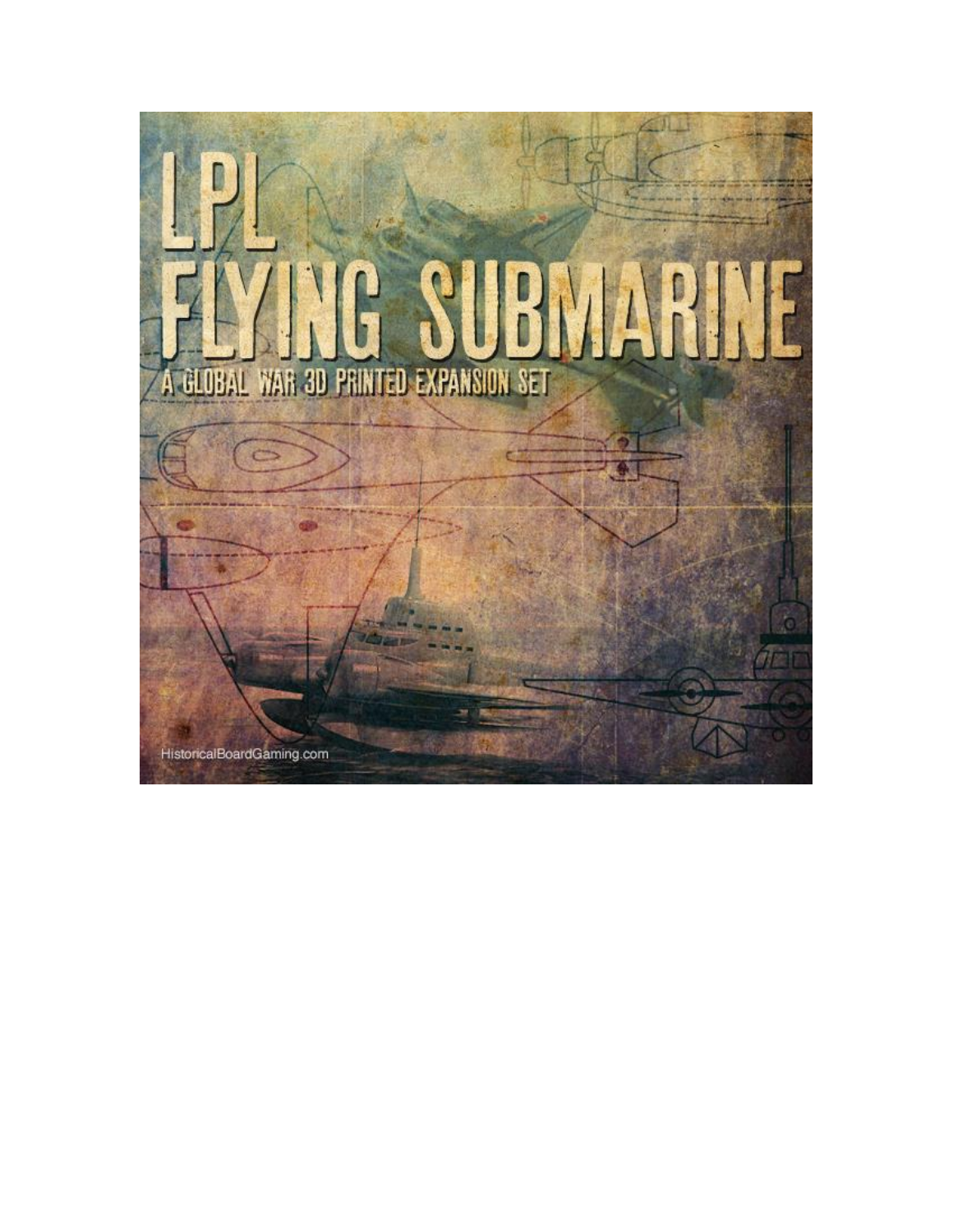# "Global Command Series" LPL Flying Submarine AIRCRAFT SET

A Global War 2<sup>nd</sup> Edition Expansion [© Historical Board Gaming](http://www.historicalboardgaming.com/)

#### **Overview**

The Ushuakov LPL was a never-realized seaplane-submarine hybrid aircraft in development by the Soviet Union during World War II. Now you can put this amazing development on the board to impress your allies and thwart your foes.

Historical Board Gaming's line of 3D printed sets are designated in rules as "TPD" followed by a letter (TPDA, TPDB etc…) so you rules can be referenced in future expansions. This set is TPDL

Rules for Global War-1<sup>st</sup> edition and Axis & Allies 1940 are provided in the appendix

#### Set Contents

## **LPL Flying Submarine Set**

LPL Flying Submarine (x1) 3d Printed in Brown Seaplane Base marker (x1) Rule Set (x1)

## TDPL 1.0 SEAPLANES

TDPJ 1.1: A seaplane is an aircraft for all game purposes (except for 1.2 below) and may not land on water. It is required to land in a coastal zone. Seaplanes may not land on aircraft carriers or use air bases.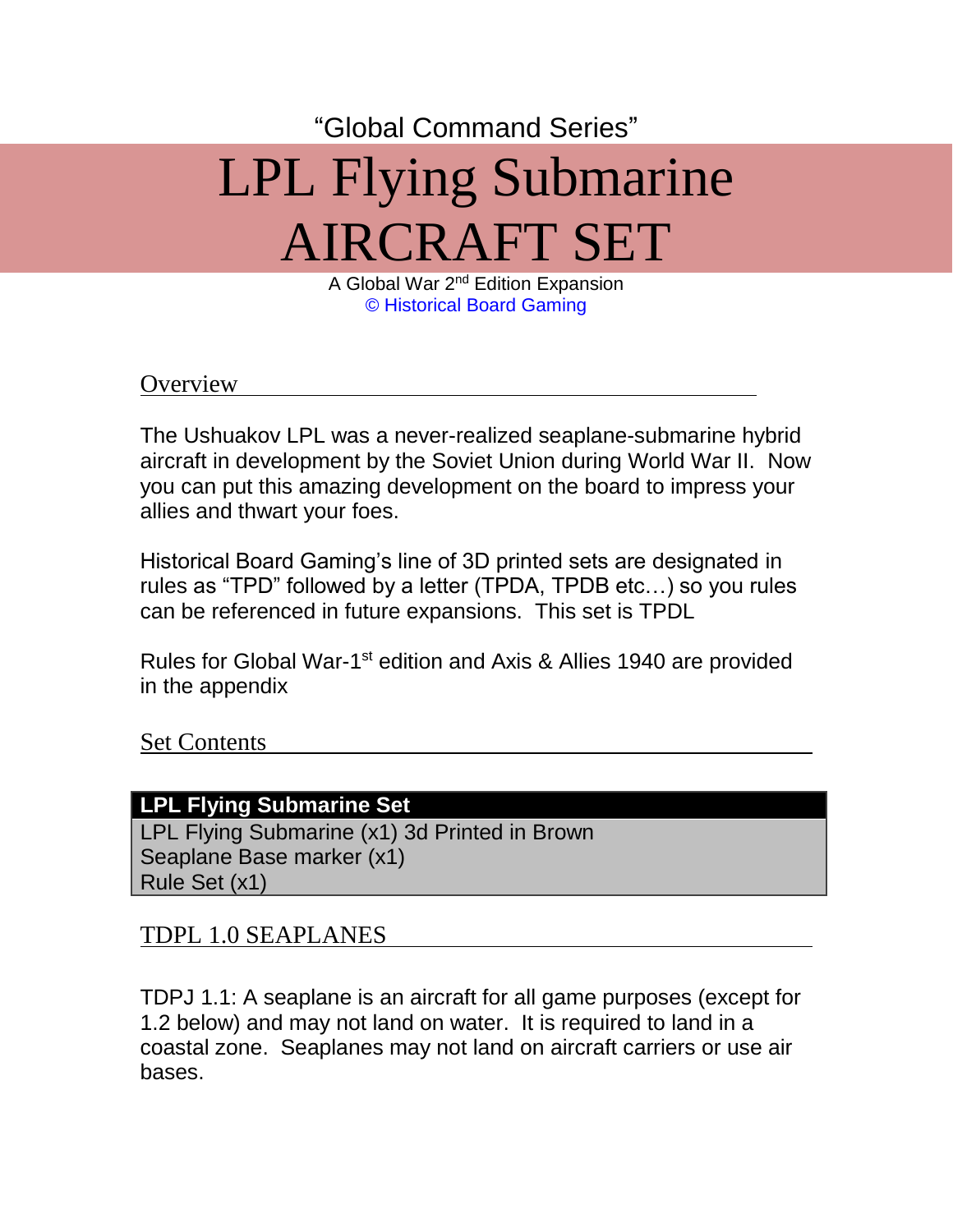TDPJ 1.2: A seaplane treats a naval base as if it were an air base, allowing it to scramble, extend its range and reinforce a territory from a base captured this turn.

TDPJ 1.3: A seaplane may land in a zone captured this turn in combat so long as that zone contains a (recently captured) naval base or seaplane base. A seaplane that participated in combat could land in such a zone in non-combat movement. However; such a seaplane could not fly a combat mission without enough movement points to return to a friendly zone. (Note: The Do-X included in this set is not a combat seaplane.)

## TDPL 2.0 SEAPLANE BASES

TDPJ 2.0 *Seaplane Bases:* Sea plane bases were important facilities throughout the 1920s and 1930s. Seaplanes were opened up new and quicker routes to areas in the Pacific and South America where there were no serviceable airfields. Seaplanes were an important part of all national arsenals in World War II to provide maritime patrol, anti-submarine duties, search and rescue, and other duties.

TPDJ 2.1*:* A Seaplane Base is a facility that can act as an airbase for seaplanes. Like a regular air base, it allows seaplanes that begin there to add one to their movement. A seaplane base also allows up to 3 seaplanes to "scramble" from the base and participate in a naval battle in an adjacent sea zone.

TDPJ 2.2 A seaplane base can sustain 3 damages before it is removed from the map and must be rebuilt. It can be repaired if it has one or two damages. A seaplane base costs 3 IPP. It has no inherent anti-aircraft guns. It requires one turn to build.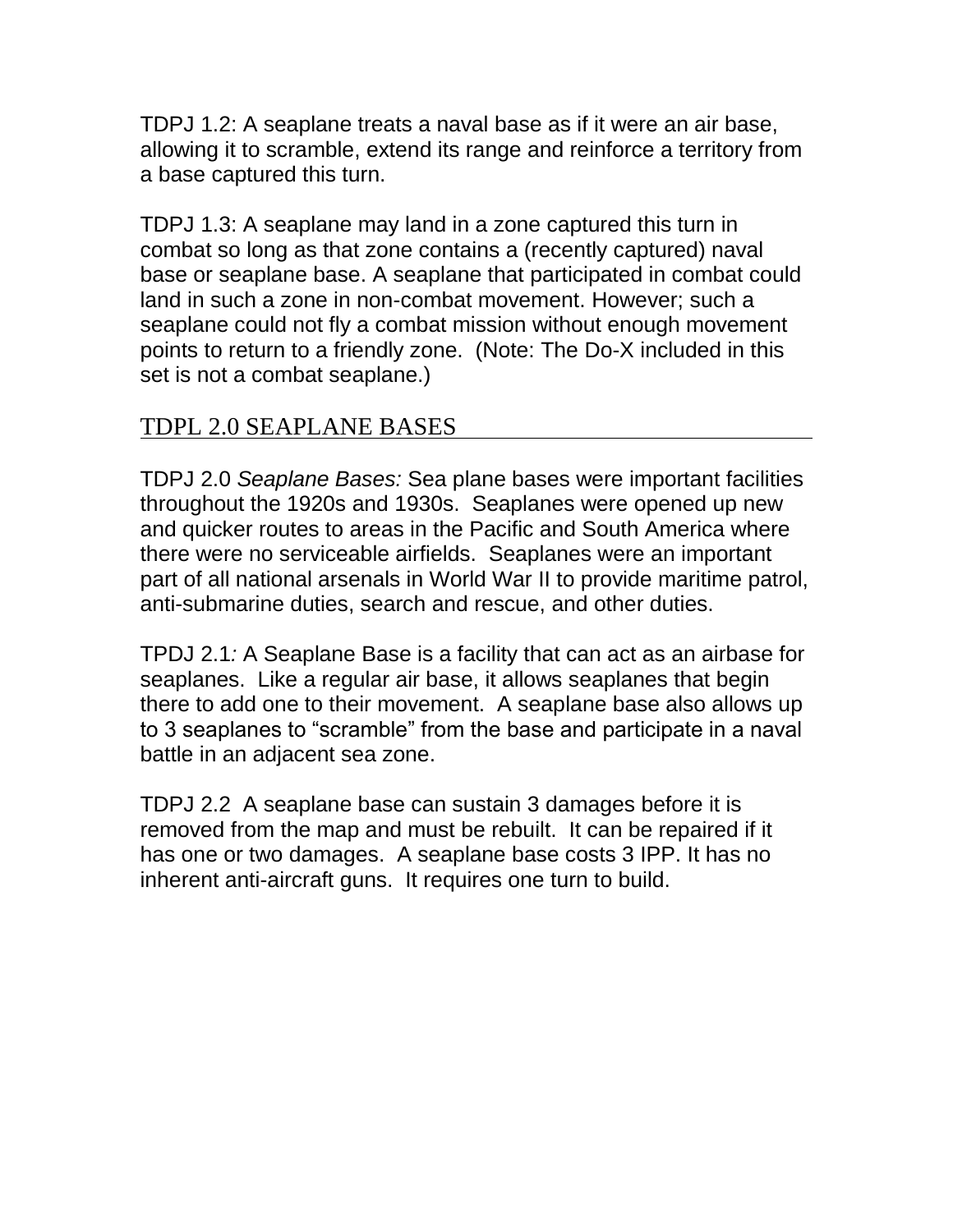## TDPL 3.0 LPL Flying Submarine

The Ushakov LPL was a concept aircraft developed by the Soviet Union. The LPL was a three-engine propeller driven seaplane that could land on water and submerge. Armed with a two 457mm torpedoes, the LPL was intended to fly in over enemy ASW defenses and provide reconnaissance and attack high value targets in harbors.

| <b>Unit</b> | Attack Defense Move | Cost |
|-------------|---------------------|------|
| <b>UPL</b>  |                     |      |

*Availability:* By Technology Development

*Aircraft Use:* The LPL uses aircraft movement to fly in both combat and non-combat movement. It is considered a seaplane per TPDK 1.0 and is subject to all rules thereof except as follows:

*Submarine:* When the LPL is the attacker it becomes a submarine, and can therefore granted "first strike" and "target selection 1-2". While a submarine it is never subject to air superiorly combat or AA fire. The LPL can withdraw from combat like a submarine but withdraws using its remaining aircraft movement to return to a landing

spot.

*Convoy Raiding:* The LPL may engage in convoy raiding as if it were a submarine but does not receive the +2 for being a submarine (due to its limited ordinance load, long dive times and slow submerged speed).

#### TDPL 4.0 LPL Flying Submarine Development

4.0 *Development:* The LPL can be developed by the Soviet player. It requires a two-stage rather than the normal 4-stage development process in Global War-2<sup>nd</sup> edition.

4.1 *Process:* Each development roll requires an 8+ and costs 2 IPP. After two successful rolls the LPL is available for building.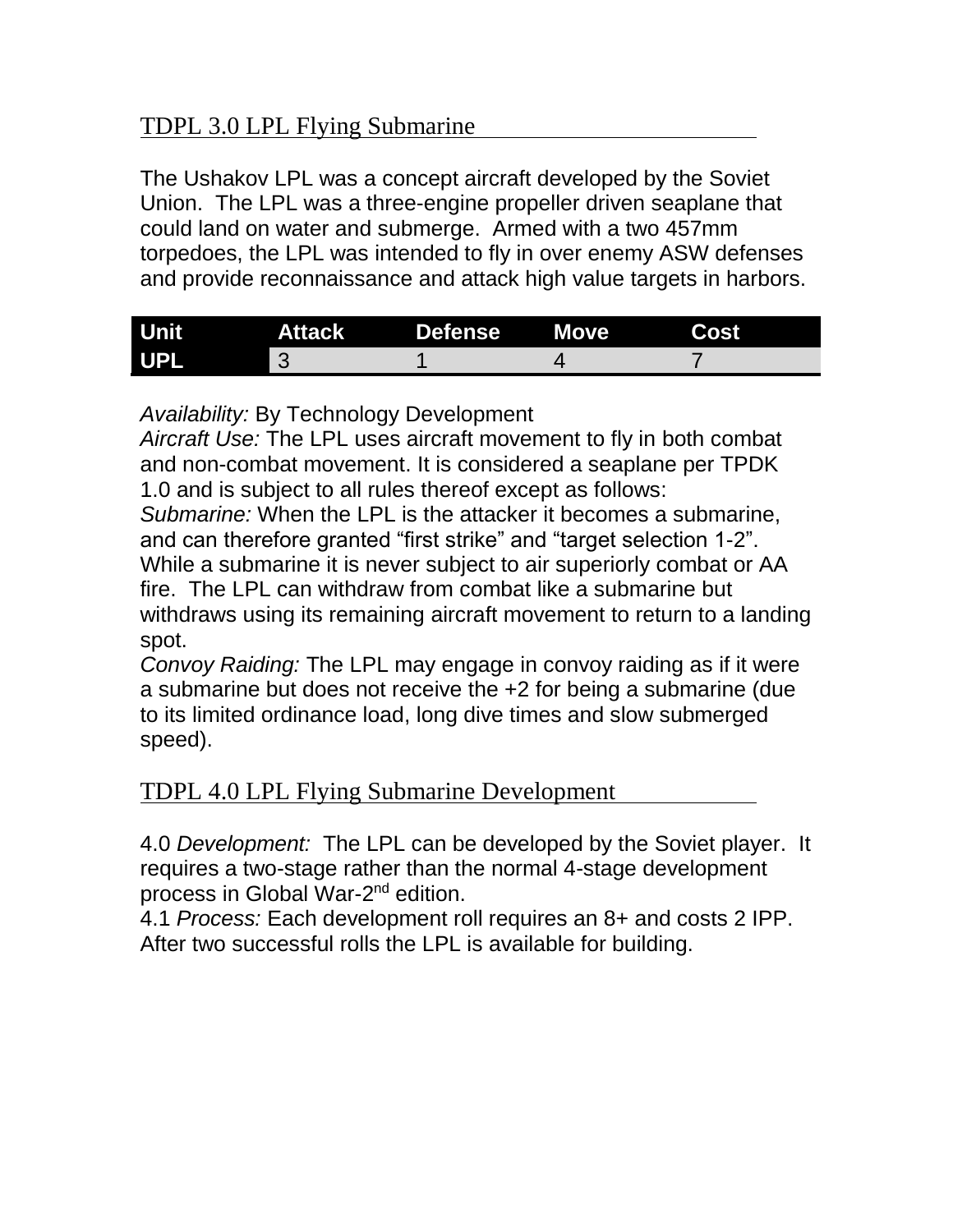## Appendix a: Global war  $1<sup>st</sup>$  edition changes

*Development:* The LPL Flying Submarine requires a development total of 25 points.

*Convoy Raiding:* The LPL does 1-3 damages when convoy raiding.

## Appendix B: AXIS & ALLIES 1940 changes

#### *LPL Flying Submarine*

| <b>Unit</b> | Attack Defense Move | <b>Cost</b> |  |
|-------------|---------------------|-------------|--|
| <b>UPL</b>  |                     |             |  |

*Availability:* By Technology Development (see below) *Aircraft Use:* The LPL uses aircraft movement to fly in combat movement and non-combat movement. It is considered a seaplane per TPDJ 1.0 and is subject to all rules thereof except as follows: *Submarine:* When the LPL is the attacker it becomes a submarine, and can therefore granted "first strike" and "target selection "1". When it is a submarine It is never subject to AA fire. The LPL can withdraw from combat (i.e."submerge") like a submarine but withdraws using its remaining aircraft movement *Convoy Raiding:* The LPL causes 1-3 damages when convoy raiding. *Development:* The Soviet player may select the LPL in place of another successful development roll.

## Appendix C: Strategy Notes

The LPL is in your hands – now what? The real question for the Soviet Union is why in the world would you want an LPL submarine for 8 IPPs (that's the Global war-2<sup>nd</sup> edition term for IPC) when you could buy land units to fend off the Germans. Here are some reasons:

First, you will notice that the LPL has some pretty decent target selection capacity – making it a useful weapon to reach out and strike anything German – but also Japanese. An LPL flying out of Vladivostok could be mighty pestering to the Japanese given that they would have to have something up there to protect their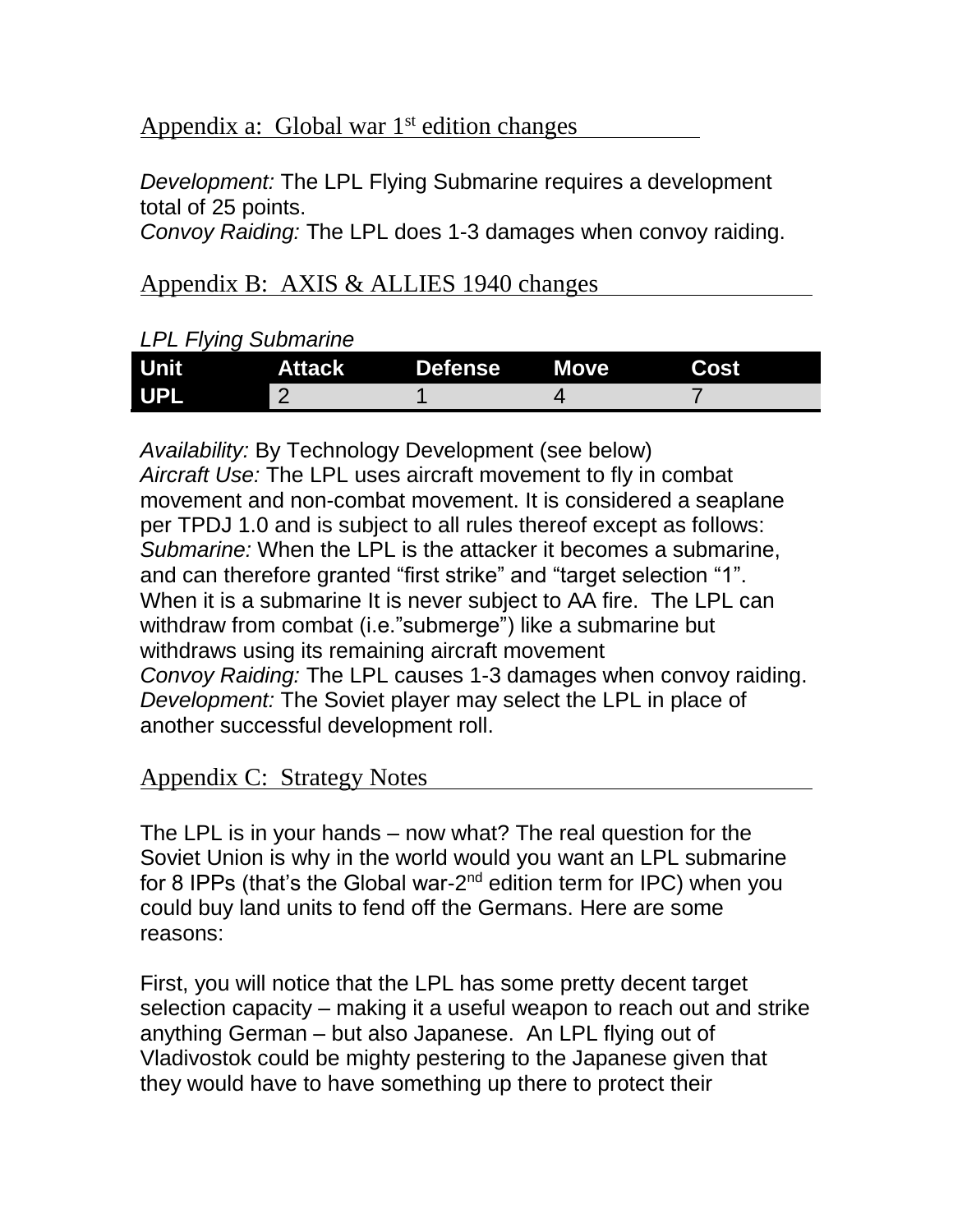transports from the menace. It could also finish off a battleship that had some up to the Japanese mainland for repair. An LPL might make Japan think twice about bothering Russia.

Second, the LPL has some convoy raiding ability. While not as effective as a submarine it can reach out into the Baltic and strike German iron ore convoys, or traffic along the Japanese coast.

Additional information on this subject [HERE](https://en.wikipedia.org/wiki/Flying_submarine)